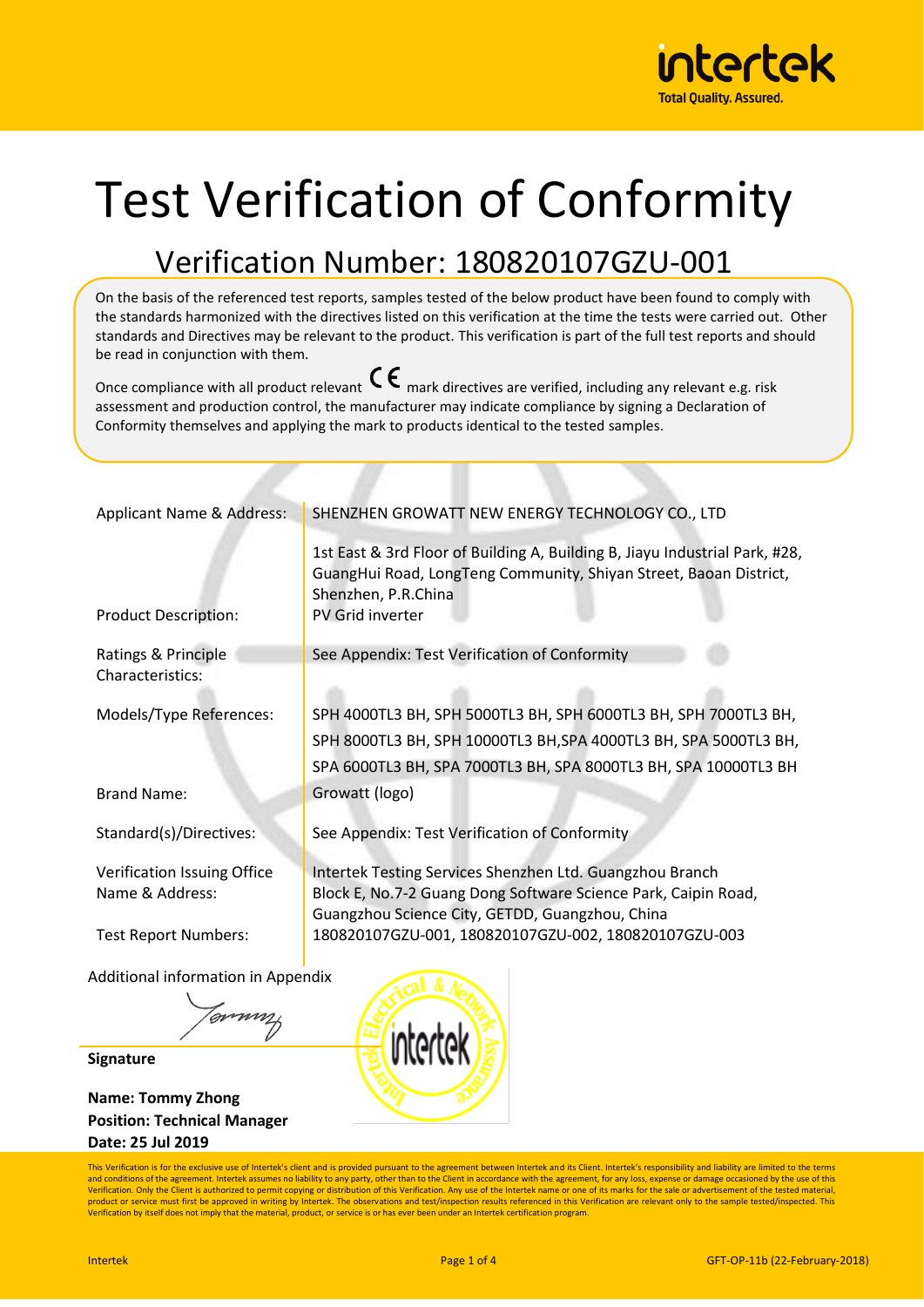

### **APPENDIX: Test Verification of Conformity**

**This is an Appendix to Test Verification of Conformity Number: 180820107GZU-001**

| Ratings & Principle | SPH 4000 TL3 BH                                                          |
|---------------------|--------------------------------------------------------------------------|
| Characteristics:    | PV Input: 160-1000Vdc, Max 1000Vdc                                       |
|                     | Isc: 2 x 15A, Max 2 x 12A                                                |
|                     | battery voltage:160-550Vdc, Max charging / discharging current: 25A      |
|                     | Continuous charging / discharging power: 4000W                           |
|                     | Output/input: 3W/N/PE, 230/400Vac, 50/60Hz, Max 6.1A 4000W, 4000VA       |
|                     | Power factor: 0.8leading ~ 0.8lagging                                    |
|                     | Stand-alone output: 3W/N/PE, 230/400Vac, 50/60Hz, Max.6.1A,4000W,4000VA  |
|                     | -25°C to +60°C, Class I, IP65                                            |
|                     | <b>SPH 5000 TL3 BH</b>                                                   |
|                     | PV Input: 160-1000Vdc, Max 1000Vdc                                       |
|                     | Isc: 2 x 15A, Max 2 x 12A                                                |
|                     | battery voltage:160-550Vdc, Max charging / discharging current: 25A      |
|                     | Continuous charging / discharging power: 5000W                           |
|                     | Output/input: 3W/N/PE, 230/400Vac, 50/60Hz, Max 7.6A 5000W, 5000VA       |
|                     | Power factor: 0.8leading ~ 0.8lagging                                    |
|                     | Stand-alone output: 3W/N/PE, 230/400Vac, 50/60Hz, Max.7.6A,5000W,5000VA  |
|                     | -25°C to +60°C, Class I, IP65                                            |
|                     | SPH 6000 TL3 BH                                                          |
|                     | PV Input: 160-1000Vdc, Max 1000Vdc                                       |
|                     | Isc: 2 x 15A, Max 2 x 12A                                                |
|                     | battery voltage:160-550Vdc, Max charging / discharging current: 25A      |
|                     | Continuous charging / discharging power: 6000W                           |
|                     | Output/input: 3W/N/PE, 230/400Vac, 50/60Hz, Max 9.1A 6000W, 6000VA       |
|                     | Power factor: 0.8leading ~ 0.8lagging                                    |
|                     | Stand-alone output: 3W/N/PE, 230/400Vac, 50/60Hz, Max.9.1A,6000W,6000VA  |
|                     | -25°C to +60°C, Class I, IP65                                            |
|                     | <b>SPH 7000 TL3 BH</b>                                                   |
|                     | PV Input: 160-1000Vdc, Max 1000Vdc                                       |
|                     | Isc: 2 x 15A, Max 2 x 12A                                                |
|                     | battery voltage:160-550Vdc, Max charging / discharging current: 25A      |
|                     | Continuous charging / discharging power: 7000W                           |
|                     | Output/input: 3W/N/PE, 230/400Vac, 50/60Hz, Max 10.6A 7000W, 7000VA      |
|                     | Power factor: 0.8leading ~ 0.8lagging                                    |
|                     | Stand-alone output: 3W/N/PE, 230/400Vac, 50/60Hz, Max.10.6A,7000W,7000VA |
|                     | -25°C to +60°C, Class I, IP65                                            |

This Verification is for the exclusive use of Intertek's client and is provided pursuant to the agreement between Intertek and its Client. Intertek's responsibility and liability are limited to the terms<br>and conditions of product or service must first be approved in writing by Intertek. The observations and test/inspection results referenced in this Verification are relevant only to the sample tested/inspected. This<br>Verification by itself d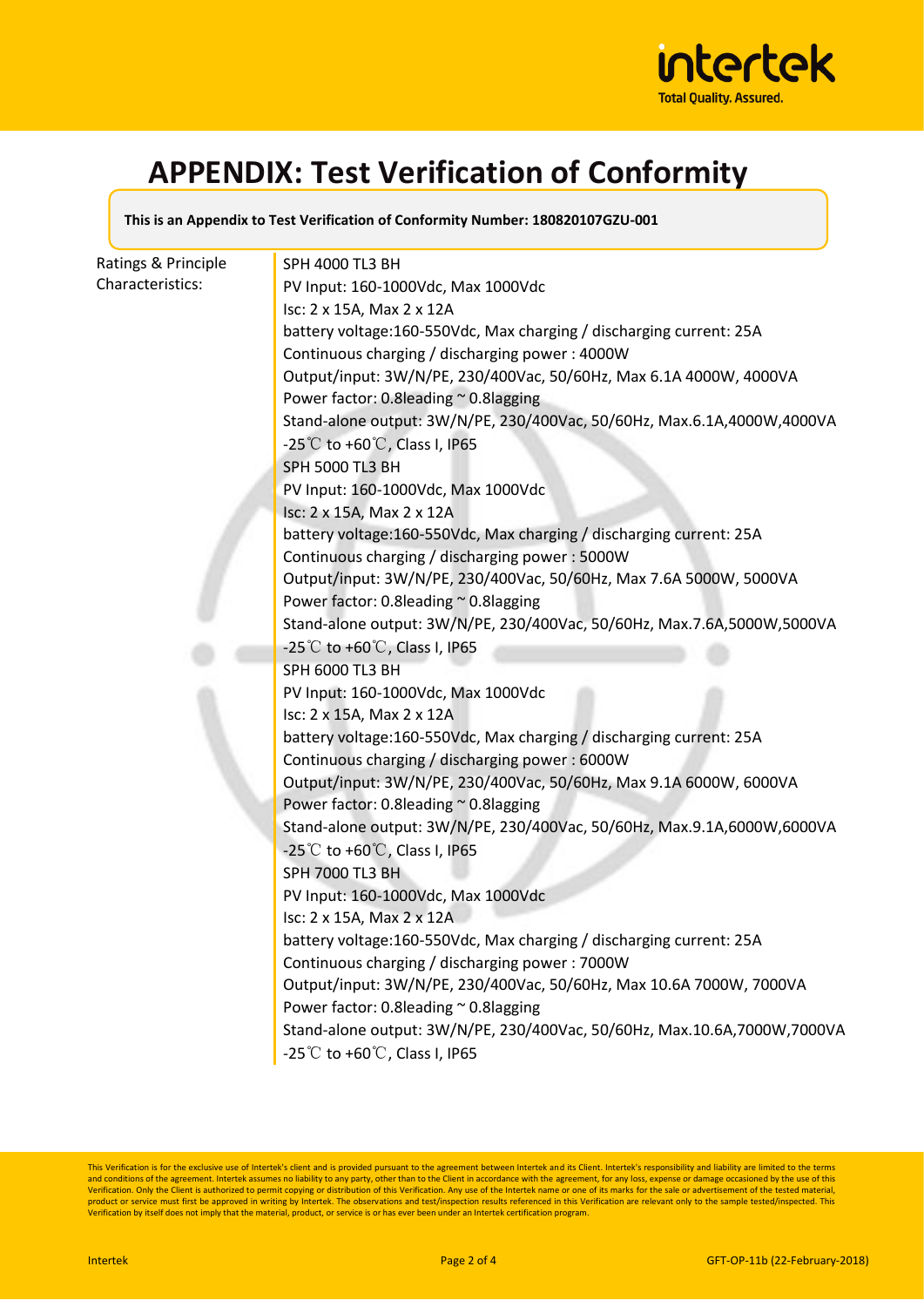

### **APPENDIX: Test Verification of Conformity**

**This is an Appendix to Test Verification of Conformity Number: 180820107GZU-001**

| Ratings & Principle | SPH 8000 TL3 BH                                                            |
|---------------------|----------------------------------------------------------------------------|
| Characteristics:    | PV Input: 160-1000Vdc, Max 1000Vdc                                         |
|                     | Isc: 2 x 15A, Max 2 x 12A                                                  |
|                     | battery voltage:160-550Vdc, Max charging / discharging current: 25A        |
|                     | Continuous charging / discharging power: 8000W                             |
|                     | Output/input: 3W/N/PE, 230/400Vac, 50/60Hz, Max 12.1A 8000W, 8000VA        |
|                     | Power factor: 0.8leading ~ 0.8lagging                                      |
|                     | Stand-alone output: 3W/N/PE, 230/400Vac, 50/60Hz, Max.12.1A,8000W,8000VA   |
|                     | -25°C to +60°C, Class I, IP65                                              |
|                     | SPH 10000 TL3 BH                                                           |
|                     | PV Input: 160-1000Vdc, Max 1000Vdc                                         |
|                     | Isc: 2 x 15A, Max 2 x 12A                                                  |
|                     | battery voltage:160-550Vdc, Max charging / discharging current: 25A        |
|                     | Continuous charging / discharging power: 10000W                            |
|                     | Output/input: 3W/N/PE, 230/400Vac, 50/60Hz, Max 15.2A 10000W, 10000VA      |
|                     | Power factor: 0.8leading ~ 0.8lagging                                      |
|                     | Stand-alone output: 3W/N/PE, 230/400Vac, 50/60Hz, Max.15.2A,10000W,10000VA |
|                     | -25°C to +60°C, Class I, IP65                                              |
|                     | SPA 4000 TL3 BH                                                            |
|                     | battery voltage:160-550Vdc, Max charging / discharging current: 25A        |
|                     | Output/input: 3W/N/PE, 230/400Vac, 50/60Hz, Max 6.1A 4000W, 4000VA         |
|                     | Power factor: 0.8leading ~ 0.8lagging                                      |
|                     | Stand-alone output: 3W/N/PE, 230/400Vac, 50/60Hz, Max.6.1A,4000W,4000VA    |
|                     | $-25^{\circ}$ C to $+60^{\circ}$ C, Class I, IP65                          |
|                     | <b>SPA 5000 TL3 BH</b>                                                     |
|                     | battery voltage:160-550Vdc, Max charging / discharging current: 25A        |
|                     | Output/input: 3W/N/PE, 230/400Vac, 50/60Hz, Max 7.6A 5000W, 5000VA         |
|                     | Power factor: 0.8leading ~ 0.8lagging                                      |
|                     | Stand-alone output: 3W/N/PE, 230/400Vac, 50/60Hz, Max.7.6A,5000W,5000VA    |
|                     | -25°C to +60°C, Class I, IP65<br>SPA 6000 TL3 BH                           |
|                     | battery voltage:160-550Vdc, Max charging / discharging current: 25A        |
|                     | Output/input: 3W/N/PE, 230/400Vac, 50/60Hz, Max 9.1A 6000W, 6000VA         |
|                     | Power factor: 0.8leading ~ 0.8lagging                                      |
|                     | Stand-alone output: 3W/N/PE, 230/400Vac, 50/60Hz, Max.9.1A,6000W,6000VA    |
|                     | -25°C to +60°C, Class I, IP65                                              |
|                     |                                                                            |

This Verification is for the exclusive use of Intertek's client and is provided pursuant to the agreement between Intertek and its Client. Intertek's responsibility and liability are limited to the terms<br>and conditions of product or service must first be approved in writing by Intertek. The observations and test/inspection results referenced in this Verification are relevant only to the sample tested/inspected. This<br>Verification by itself d